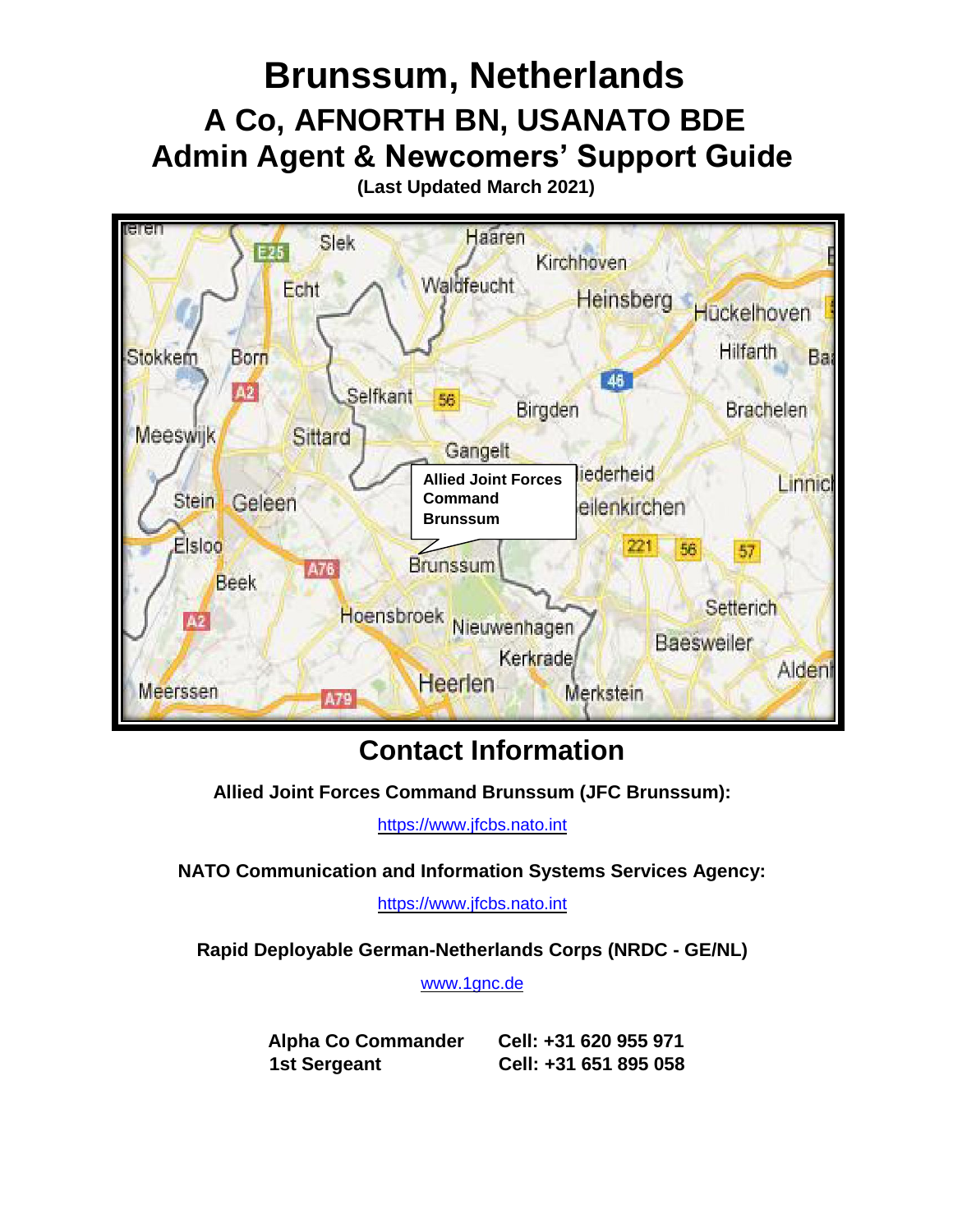A Co, AFNORTH BN Kranenpool 3 6443 VA, Brunssum NL +31 (0) 45 526-4145

#### **Supported Organization**

Alpha Company, AFNORTH BN National Support Element Rapid Deployable German – Netherlands Corps (NRDC- GE/NL) Joint Force Command – Brunssum (JFC-BS) NATO Communications Agency (NCIA)

# **Welcome**

I would like to take this opportunity to welcome you to Alpha Company, Allied Forces North Battalion (AFNORTH), and United States Army North Atlantic Treaty Organization (USANATO) Brigade. We have a very unique organization. Our company is located Brunssum, Netherlands. The Battalion Headquarters is in Mons, Belgium and the Brigade Headquarters is at Sembach, Germany.

Our mission is to enhance the well-being of individual Soldier and Family readiness through human resources, training, and logistical support. We deliver support to members assigned to Netherlands and Germany.

You have been assigned to either Alpha Company, Rapid Deployable German – Netherlands Corps (NRDC- GE/NL), Joint Forces Command – Brunssum (JFC-BS) or NATO Communications Agency (NCIA). So we are better prepared to receive you, keep us abreast of changes to your arrival date. Your sponsor's contact information is in you welcome letter. Your sponsor will be assisting you to make your transition as seamless as possible. Please inform him or her of any special requirements (i.e., pets, housing, or medical needs).

All family members, of qualifying age and Command Sponsored are required to travel with a no-fee passport. We also highly encourage you to hand-carry your training records, obtain "**copies**" of your medical and dental records, and documents required to in-process (i.e., PCS orders, DA Form 31, marriage certificate, birth certificate(s) for the children, household goods, vehicle shipping documents, and travel expense receipts). Also, it is best to bring at least 90 days of prescribed medication until you are enrolled in the TRICARE Overseas Program Prime Remote (TOP PR).

To financially prepare for this move, it will be important to allocate savings to cover initial PCS expenses upon arrival. These expenses will include housing security deposit, first month rent, immediate-use household goods, vehicle inspection, insurance and registration. These initial costs can be in excess of \$4,000. Advances for housing security deposit and first month rent are available through the finance office. If you require additional financial information or support please contact your Sponsor.

The information below is not all inclusive and may change over time. It is especially important to check and verify a country's requirement for passport and visa.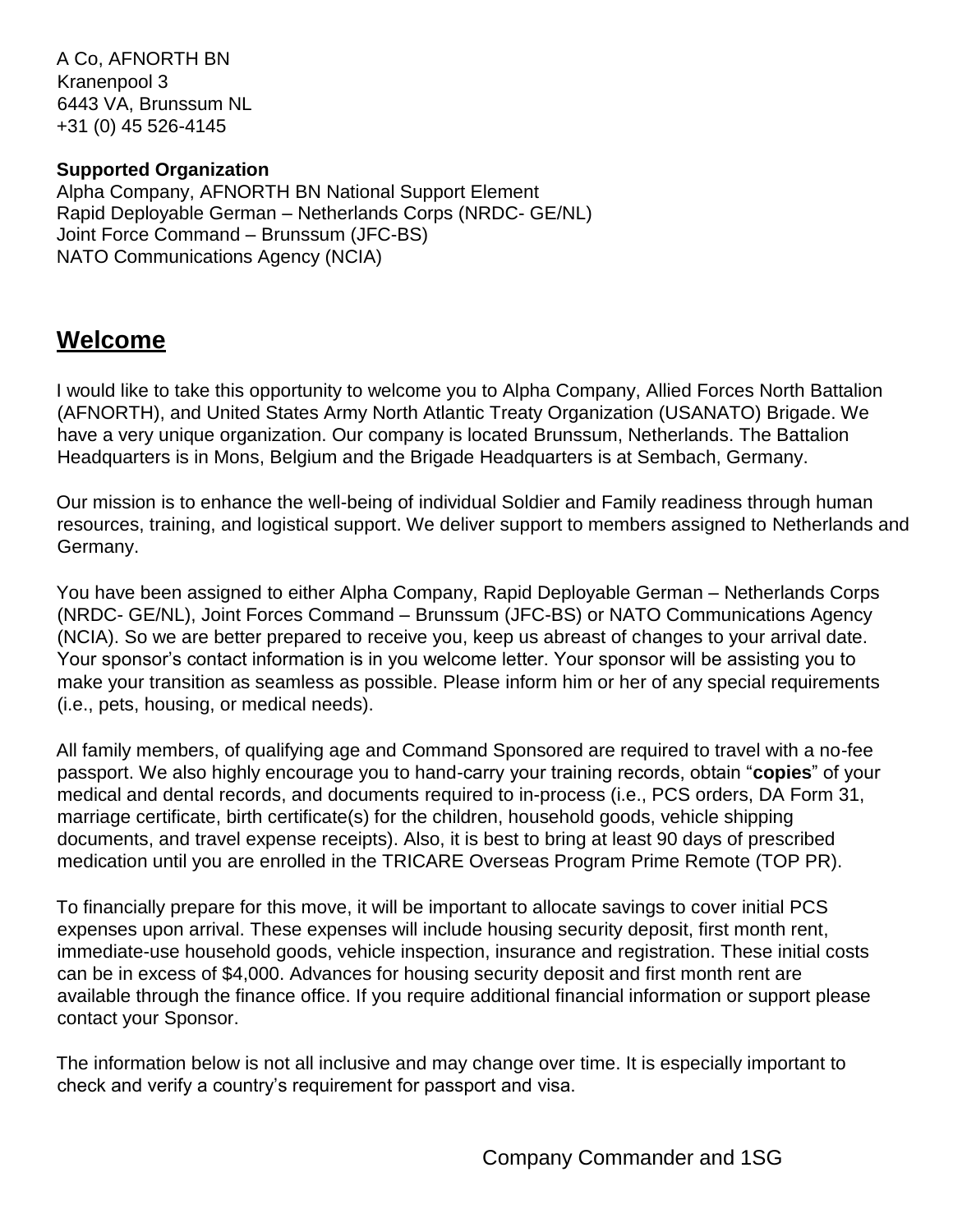#### **Challenges associated with this remote location**

Procuring US equivalent standards of medical care, education for school aged dependents and overall quality of life are three of the foremost challenges that come with being posted at this remote location. Most quality of life services including housing leases, auto services, utility bill management, banking and cellular or internet require local language translation support. There are some medical, education and quality of life solutions in USAG BENELUX-Brunssum, JFC-Brunssum and Geilienkirchen NATO Air Base.

# **Routine Admin Support**

All admin support such as actions, awards, evaluations, DD Forms 93, SGLV, leave and passes, SRB updates, rating scheme, MEDPROS updates, FVAP, and all other routing HR related actions are handled by the National Support Element (NSE) at Brunssum. NSE supports their assigned personnel and BN's mission by ensuring individual Soldier and Family Readiness through administrative, HR, logistics, operations, Training and communications support. They receive direct guidance from company leadership. NSE personnel will coordinate with the local Admin Agent and the supporting Company and BN headquarters for all national support requirements for Army personnel.

### **In-processing**

A Company HQs NSE will issue you an in or out-processing checklist. You will need to coordinate with your local NSE to ensure all requirements are met for these actions. Please follow each of the steps in the checklist and work closely with your sponsor and A Co NSE in submitting your required documents to start/stop your overseas entitlements, and establish your network access (in the USRAEUR domain). Your NATO installation will also have their own in/out-processing requirements with each staff section (J1, J2, J6, etc).

### **Garrison Support**

US Army Garrison BENELUX – Brunssum, Netherlands is the closest Army Installation. Often, A Co personnel will visit the DEERs office, Passport Office, Finance, Housing Office, MWR, PX and Commissary. A Company HQs NSE staff will be sending your in or out-processing documents to each respective offices during your transition. Ensure that you include the A Company HQs NSE on all communication when in or out-processing in order to ensure proper accountability. A Co utilizes USAG BENELUX-Netherlands as our servicing installation.

### **Medical/Dental**

You are required to complete all PHA and dental requirements 30 days prior to arriving to the unit. Requirements include annual PHA, dental exam, immunizations, HIV, etc.

Medical Needs will be handled by the GK Medical Clinic, on Geilenkirchen NATO Airbase (USAF) located approximately 5 minutes from JFC HQ Brunssum. These facilities are small and provide limited services.

Hours of Operation: Mon-Thu 0800-1600; Fri 0800-1600 Phone number: Appointments +49-2451-99-3200 and TRICARE 0049-2451-99-3400

Dental Needs will be handled by the GK Dental Clinic, Building 198 on Geilenkirchen NATO Airbase (USAF) located approximately 15 minutes from JFC HQ Brunssum Hours of Operation: Mon, Wed, Fri 0745-1700; Tues 0745-1600; Thurs 0745-1130; Phone number: +49-2451-99-3535

Welcome to the TOP Prime Remote Program, the health care specialists at International SOS (Intl.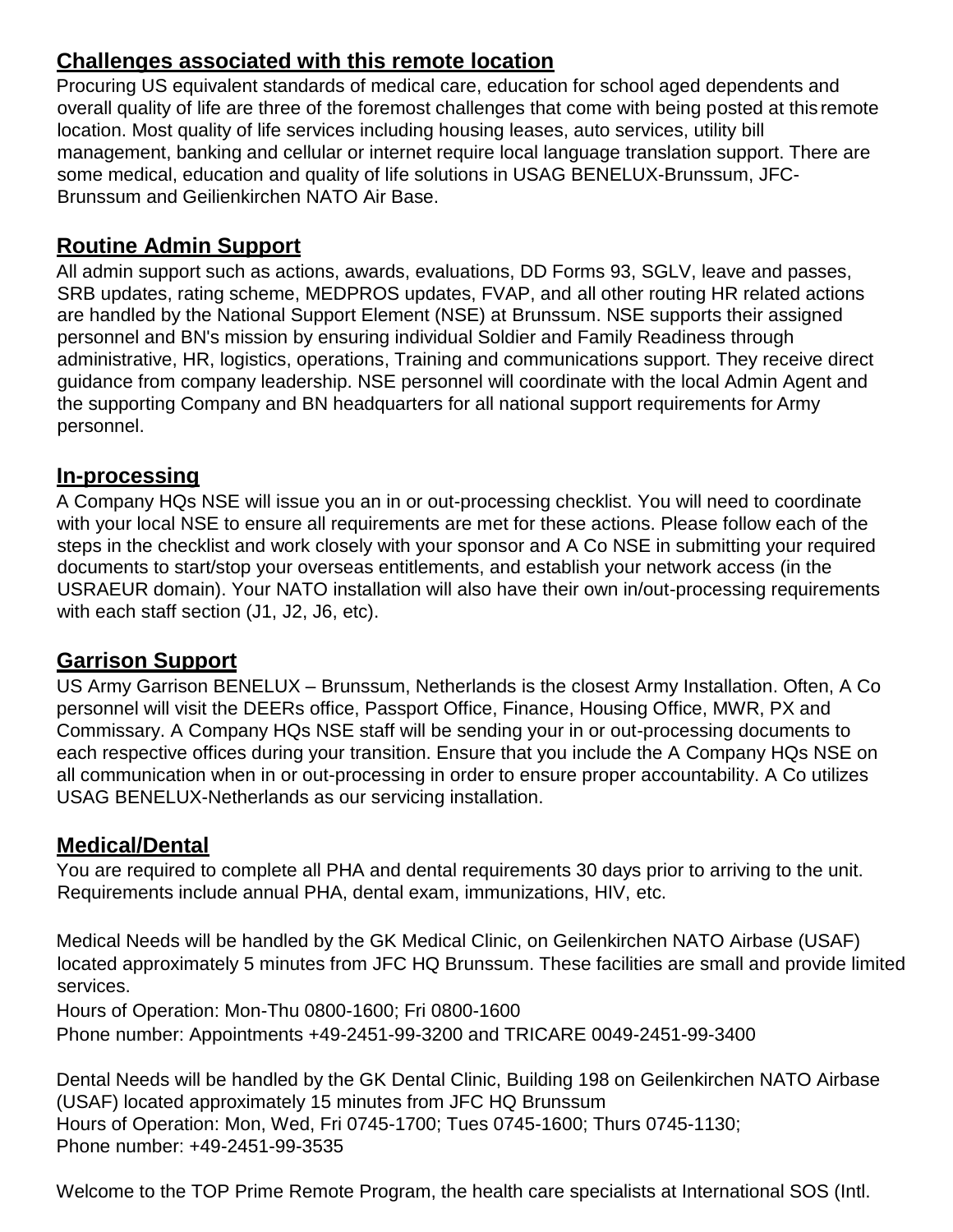SOS) are available to assist you and will be arranging and managing your health care needs with your primary care physician. We understand that you may be more familiar with a Military Treatment Facility (MTF) or civilian assigned Primary Care Manager (PCM). In TOP Prime Remote locations, you will not have an assigned PCM. Intl. SOS will act as your PCM for referral and authorization management. The health and well-being of you and your family are our main priorities.

As the TRICARE Overseas Program (TOP) contractor, Intl. SOS has developed a provider network in your enrolled remote location. This network includes hospitals, emergency, primary care, and specialty care providers. There are no enrollment fees for TOP Prime Remote beneficiaries and medical care is available on a cashless, claimless basis.

In order to receive cashless, claimless medical care, TOP Prime Remote beneficiaries must follow the procedures outlined below. It is also important to understand the Point of Service (POS) benefit and how Other Health Insurance (OHI) is used when receiving care in TOP Prime Remote locations. International SOS is available to assist you 24 hours a day, 7 days a week and you may call collect, if available. For toll-free contact information, visit [www.tricare-overseas.com/contactus.](http://www.tricare-overseas.com/contactus)

Point of Service Option: The TRICARE Prime Point-of-Service (POS) option allows TOP Prime and TOP Prime Remote Active Duty Family Members (ADFMs) to pay additional out-of-pocket fees to receive non-emergency health care services from any host nation provider without referrals. Note: Prior authorization requirements for certain services may still apply when using the POS option. Visit www.tricare.mil/FindDoctor/Appointments/Authorization.aspx for more information. If you still have questions or need assistance when using the POS option, contact your TOP Regional Call Center.

\*Note: The POS option results in significantly higher out-of-pocket costs. TRICARE only reimburses 50 percent of the negotiated

#### **Schools**

Children of HQ JFCBS members attend at The International Schools in Brunssum.

AFNORTH International School (AIS) Address: Ferdinand Bolstraat 1 6445 EE Brunssum [www.afnorth-is.com](http://www.afnorth-is.com/) E-mail: ais.directorate@eu.dodea.edu Tel.: +31 (0)45 527 8220 Private school for children age 3 - 18.

AFNORTH International School Brunssum (AIS) provides education for pupils from 3 to 18 years of age. We serve the military communities in and around Brunssum, The Netherlands.

AFNORTH International School (Pre-K through High School) is located adjacent to the JFC HQ Brunssum. For more information on registration requirements at AFNORTH International School, contact the US School Registrar at: 0031-45-527-8251 or the School Liaison Officer at: 0031-45- 526-023/3008.

The AIS staff is sensitive to both the special needs of our transient student population and the advantages inherent in this unique school setting. Parents may select an education in either the English or German language. There is also a French first language program available. AIS is registered and accredited in each owning nation. The program is regularly inspected by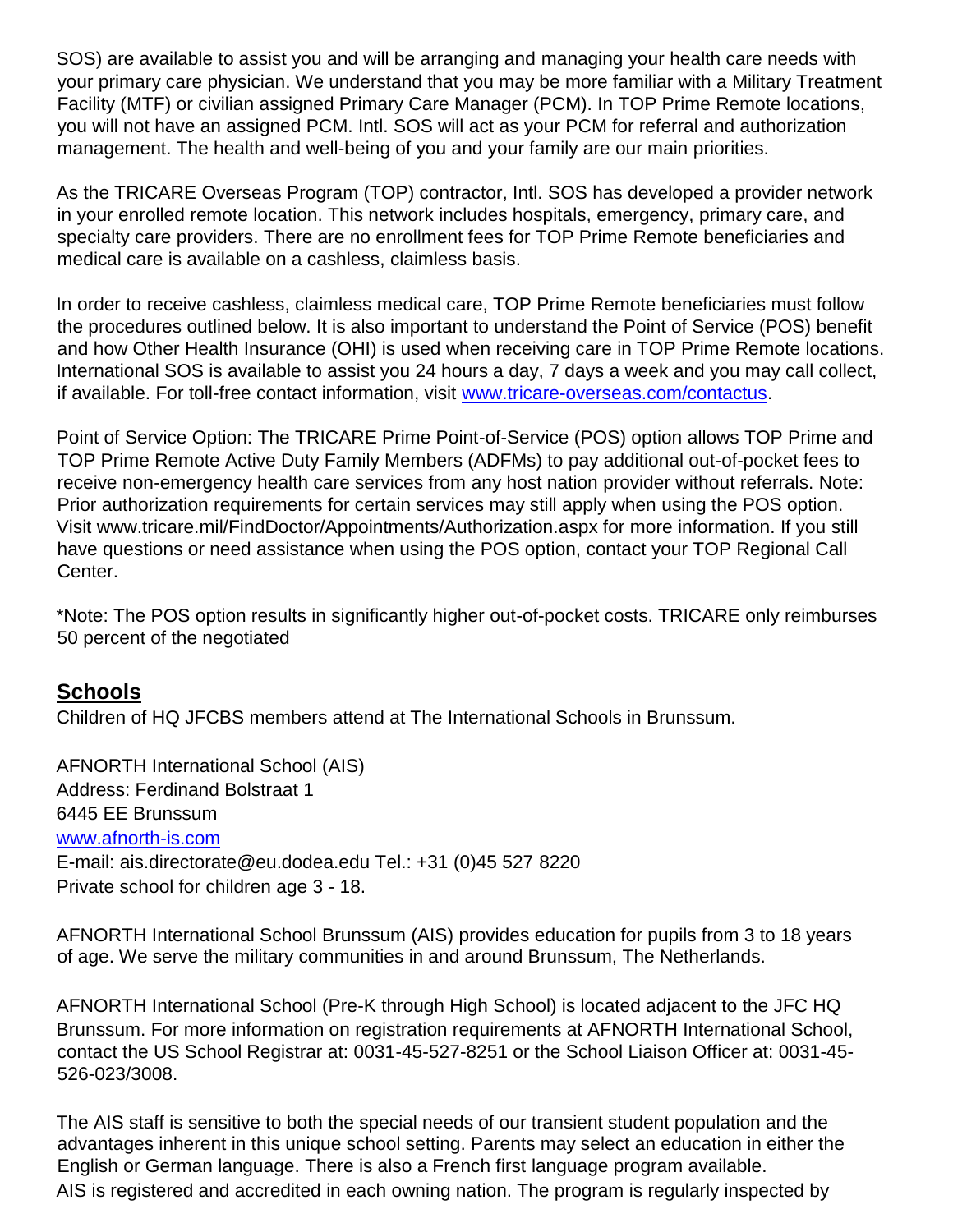educational authorities from each owning nation. The diplomas which our high school students earn are accepted by European and North American universities and colleges.

Adult continuing education for US service members is available at the Education Center at USAG BENELUX - Brunssum, located in building 7 Hours of Operation: Mon-Fri 0800-1700 Phone Numbers: +31-46-443-7641, DSN: 314-360-7613

#### **Housing**

There is no on-post housing. USAG BENELUX - Brunssum will assist in getting into Government Leased Quarters or Private Leased Quarters. Point of Contact Commercial: +31-46-443-7720/7455/7567/7247/741 Point of Contact DSN: 314-360-7720/7455/7567/7247/7416

#### **Passports/Visa**

Family members and US Government civilians traveling overseas are required to have passports. Official or "no-fee passports" can be obtained at Government expense. The application process may take 4 to 6 weeks, so, you should begin the passport application process as soon as you receive your travel orders. Soldiers should also request a No-Fee Passport or apply for a Tourist Passport prior to leaving the Unites States for this assignment.

A birth certificate with a raised seal is required to apply for a passport. You can request a birth certificate from the Bureau of Vital Statistics in the state where you were born. Adoption decrees, marriage and/or divorce decrees may be required for personnel getting a passport with a different name than the name that appears on the birth certificate. The U.S. State Department requires both parents' consent for new passports for children less than 14 years old. If one parent is unavailable because of geographic separation, divorce, or other circumstances, the parent applying for a child's passport must obtain a signed statement from the absent parent that grants permission to take the child overseas.

Tourist passports are needed for personal travel in Europe. You may apply for tourist passports on arrival, but for convenience it is recommended that you should apply for the tourist passport while you're still residing in the United States. You can find more information on tourist passports from your local personnel services detachment, passport office nearest you, or from the U.S. State Departments official website at [http://travel.state.gov.](http://travel.state.gov/)

Under the NATO SOFA members of a force (active duty military members) who are in possession of a current military ID card and travel orders are exempt from passport and visa requirements and from immigration inspection when entering the country.

#### **Mail**

The JFC Brunssum APO provides 24 hour access to mail boxes and limited mailing opportunities. USAG BENELUX - Brunssum has a full functioning post office that allows members to mail packages. Your sponsor can get your mailbox prior to you arriving, this will help just in case you need to ship something.

#### **Banking**

The Netherlands currency is euro (EUR). You can exchange your dollars in a Netherlands bank or in an exchange office (Kantor), or the Community Bank on Schinnen. You need to open a bank account in a local economy this can be either ING bank and/or ABN Amro in order to pay your local national bills. You can setup an allotment to your foreign bank to pay for rent and utilities.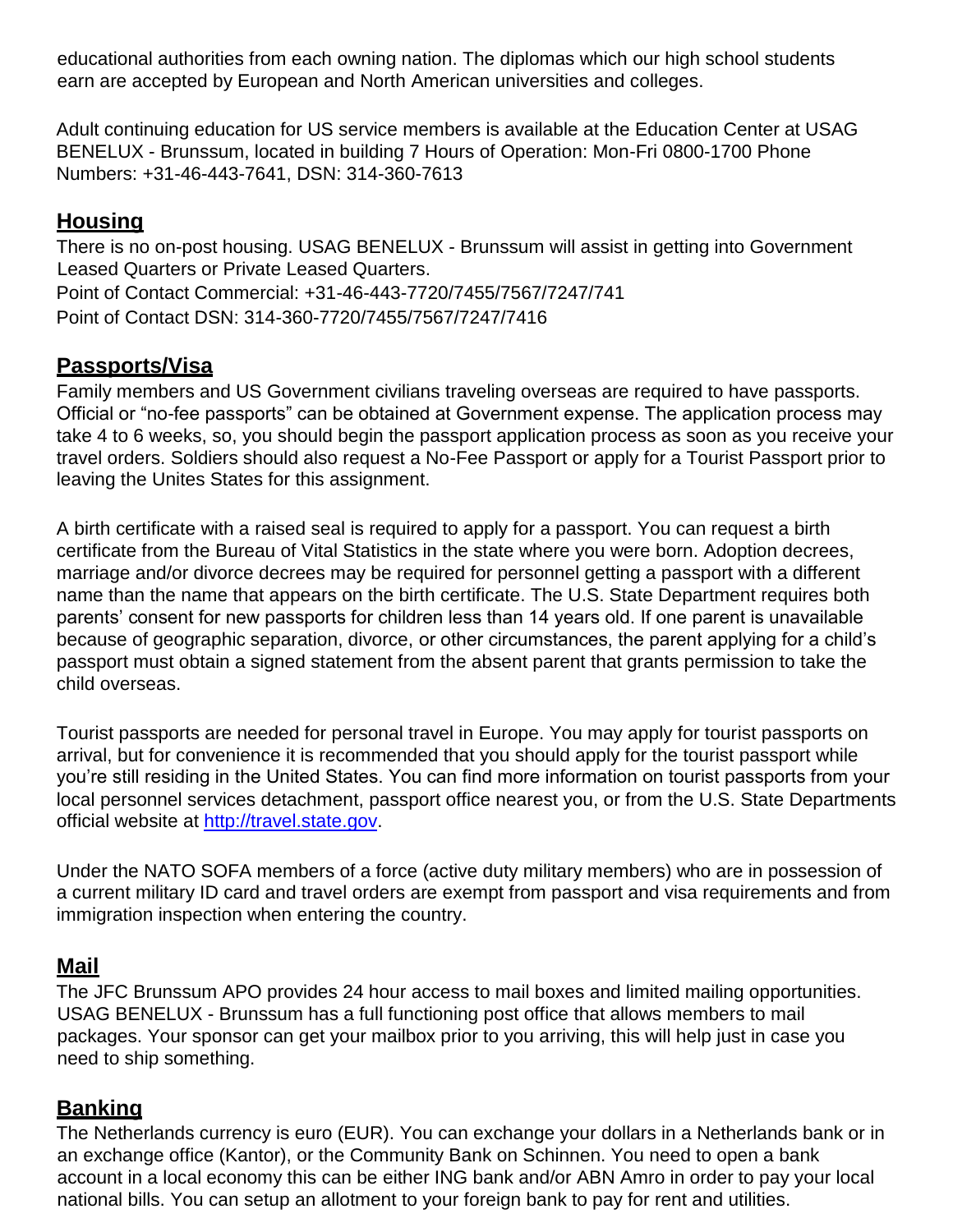Comprehensive service in English is not always available and therefore most service members use internet banking. There are many ATM machines (Bankomat) all over the city. Not all shops and restaurants accept credit cards.

#### **Vehicles**

License & Registration: The USAG BENELUX Brunssum Drivers Testing Section provides EUCOM drivers training and testing for the Netherlands. JFC Brunssum ID Section provides the NATO drivers' license that is required along with the EUCOM drivers' license. JFC Brunssum Vehicle Registration office provides the Netherlands license plates, vehicle registration paperwork

Fuel: There is a current agreement with the Dutch government to waive Value Added Tax and Excise Tax from your fuel purchases. Fuel in Europe can cost up to three times the cost in the U.S. It is important to plan trips according to authorized fuel stations. In the Netherlands, NATO personnel utilize FORAX fuel stations. You will need to provide your Military STAR Card and NATO Registration to establish an account. Please speak with your sponsor about the forms and account numbers you will need to establish your account.

#### **Transportation**

The Transportation office located on USAG BENELUX – Brunssum. The arrival of Household Goods (HHG) will be coordinated through this office. Your sponsor will assist you in working with transportation personnel to ensure the delivery of your HHGs after you find a home. Once your housing contract is complete you can track your move at:<http://www.move.mil/> [we](http://www.move.mil/)bsite. Upon notification of a shipment's arrival, you must schedule a delivery date and be at your quarters on that date to accept delivery. HHG shipments for newcomers to your location should not include Personally Owned Firearms (POF). Host nation law is to absolutely minimize the import of weapons. The need to have a weapon must be proven by the local authorities and there is no guarantee request will be approved. Newcomers will not have the option to store POFs in the unit arms room due to the limited available space or prohibition of POFs in your orders.

### **IT Support**

IT support is limited at A Co NSE. The company will process NIPR account requests and issue NIPR computers and hotspot devices. VPN access can also be requested from the A Co NSE if needed.

Most of your emails will be on NATO Secret servers; the VPN can be used to access your .mil emails.

#### **Reassignments**

When a SM out-processes from A Co their main POC is the A Company HQs NSE in Brunssum, Netherlands. The Company coordinates issuance of PCS orders from the BN MPD/S1 at Mons, Belgium and coordinates all out-processing requirements such as transportation and housing with the USAG BENELUX-Brunssum.

Request for replacement of PE and MOU personnel is coordinated between the Senior National Representative (SNR) / the Senior Army Officer (SAO) with ECJ1 Strength Management Division.

#### **Clearance**

The NATO Secret or Top Secret, SF86 renewals, and other clearances are process by the AFNORTH Bn S2 through the NSE at a Co HQ. If fingerprints are required, the Service member must travel to USAG BENELUX-Brunssum.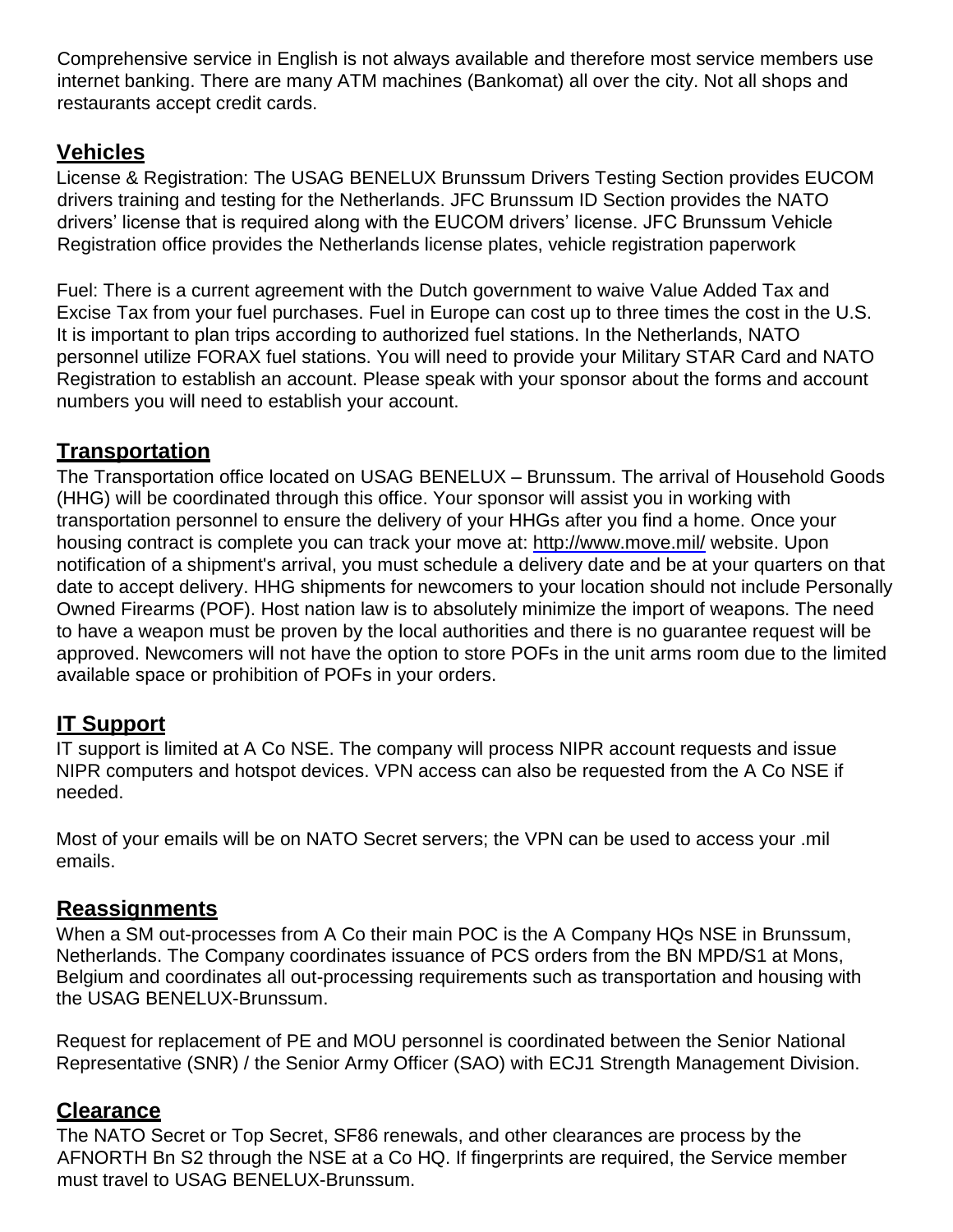### **Hand Receipts**

The property books are controlled by the Company Commander at A Co HQ Brunssum, Netherlands.

## **UCMJ**

UCMJ Company Grade is held by the Company Commander at Brunssum, Netherlands A Co HQ. UCMJ Field Grade is held by the AFNORTH Battalion Commander at Mons, Belgium.

GCMCA is held by the 21<sup>st</sup> TSC at Kaiserslautern, Germany.

SCMCA for E1 through E7 will be held by the AFNORTH Battalion Commander at Mons, Belgium. SCMCA E8 and above will be held at 21<sup>st</sup> TSC at Kaiserslautern, Germany.

## **Required Documents to Carry With You**

- PCS orders.
- Medical, dental, and Immunization Records.
- Marriage Certificates, Divorce Decrees, and Birth Certificates
- Passports (Soldier and family members).
- Social Security Cards.
- Wills and Powers of attorney.
- Education Records.
- Car titles and shipping papers, car registrations, car insurance policies and driver's license.
- Household goods and shipping inventory.
- Employment records and references.
- Pet records.
- Proof of citizenship, if a naturalized citizen.

# **CASUALTY REPORTING**

In case of casualty or serious injury contact the Company Commander of First Sergeant immediately. They will provide instruction on how to properly report the casualty and request all necessary information needed to submit a CCIR. Recommend SAO/SNR review the Brigade and Battalion Casualty SOPs for more detailed guidance.

# **Status of Forces Agreement (SOFA)**

You will often hear the term Status of Forces Agreement or SOFA during your assignment overseas. Each European country has distinct differences regarding what rights or responsibilities are included in the SOFA agreement that they have with the United States. The SOFA plays a vital role in guaranteeing fair treatment of Soldiers and their family members. It defines the legal status of U.S. (Sending State) personnel and property in the territory of the host nation. The purpose of such an agreement is to establish rights and responsibilities between the United States and the host nation government on matters such as the wearing of the uniform, carrying arms, taxes, entry and exit of personnel and property (for example, automobiles, personal weapons), resolving damage claims, and other activities such as postal, recreation, and banking.

More importantly, SOFA deals with civil and criminal jurisdiction. They are a vital means by which the Department of Defense carries out its policy "to protect, to the maximum extent possible, the rights of United States personnel who may be subject to criminal trial by foreign courts and imprisonment in

Foreign prisons." All civilian employees and family members going overseas will be provided a SOFA certificate for their passport. Contact your local military passport section for more information on the SOFA certificate.